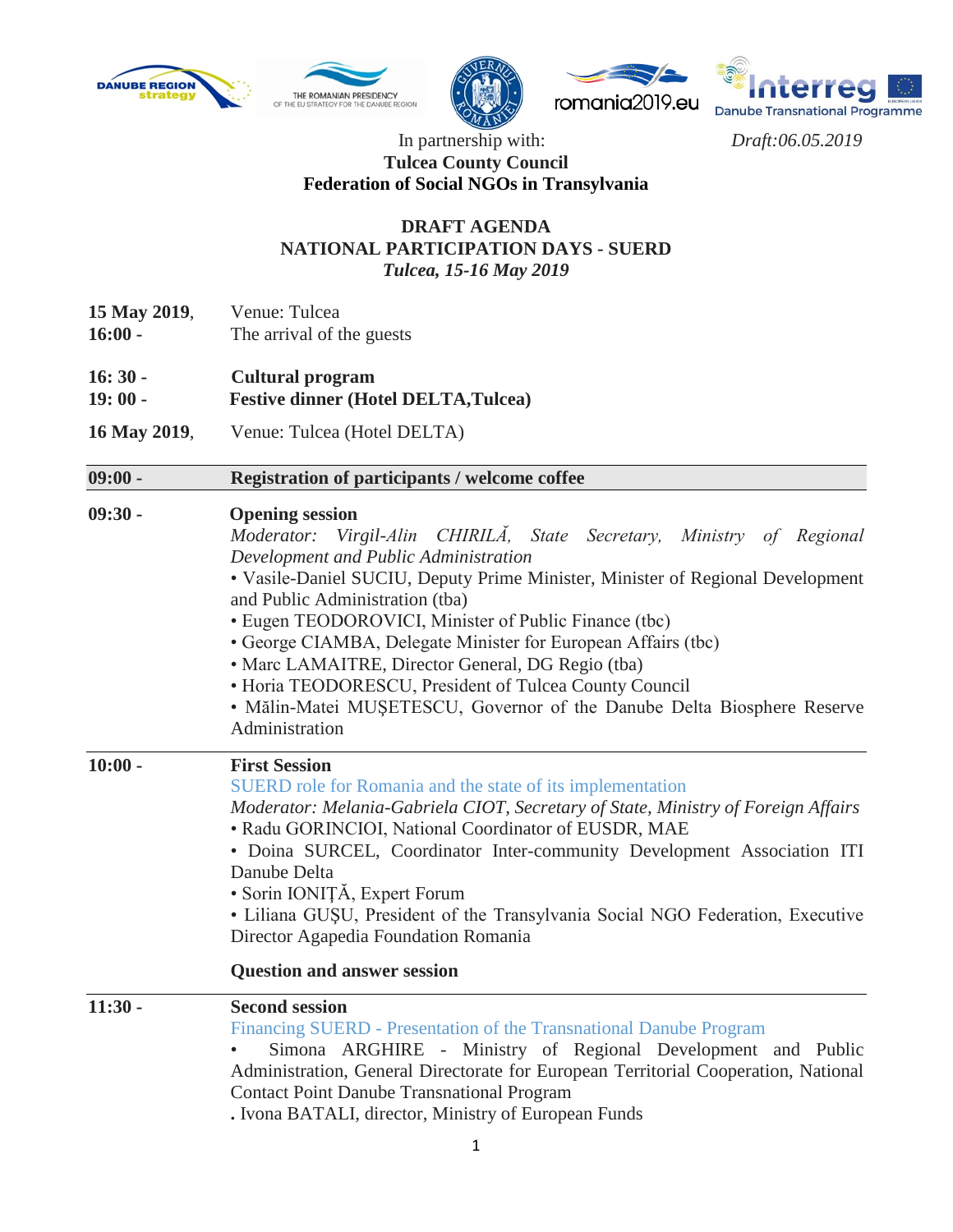|                 | <b>Question and answer session</b>                                                                                                                                                                                                                                                                                                                                                                                                                                                                                                                                                                                                                                                                                                      |  |  |  |  |  |
|-----------------|-----------------------------------------------------------------------------------------------------------------------------------------------------------------------------------------------------------------------------------------------------------------------------------------------------------------------------------------------------------------------------------------------------------------------------------------------------------------------------------------------------------------------------------------------------------------------------------------------------------------------------------------------------------------------------------------------------------------------------------------|--|--|--|--|--|
| $11:45 - 12:00$ | <b>Coffee Break</b>                                                                                                                                                                                                                                                                                                                                                                                                                                                                                                                                                                                                                                                                                                                     |  |  |  |  |  |
| $12:00 - 13:00$ | <b>Third session</b><br>Presenting examples of good practice in implementing and supporting SUERD<br>Moderator: Cătălin ANTON, Sustainable Development Group Constanța<br>• Nicolae BARBU, Mayor, Representative of Giurgiu City Hall<br>• Lucian-Eduard SIMION, Deputy of Tulcea, Chamber of Deputies<br>• Elena MICHEU - Vicepresident Federation of Social NGOs in Transylvania<br>• Carmen GASPAROTTI, Associate Professor at the Danube University of Galati<br>· Stefan LÜTGENAU - President of the Danube Civil Society Forum Austria<br>• Liliana IVANOVA - Director of Odessa Center for Sustainable Development and<br>Development<br>• Raluca DAN, Public Policy Manager, World Wildlife Fund -WWF                           |  |  |  |  |  |
|                 | <b>Question and answer session</b>                                                                                                                                                                                                                                                                                                                                                                                                                                                                                                                                                                                                                                                                                                      |  |  |  |  |  |
| $13:00 - 14:00$ | <b>Lunch break</b>                                                                                                                                                                                                                                                                                                                                                                                                                                                                                                                                                                                                                                                                                                                      |  |  |  |  |  |
| $14:00 -$       | <b>Fourth session</b>                                                                                                                                                                                                                                                                                                                                                                                                                                                                                                                                                                                                                                                                                                                   |  |  |  |  |  |
|                 | Debate on the future of SUERD implementation and possibilities for civil society<br>involvement in the implementation of SUERD<br>Moderator: István SZABÓ, Strategic Development Expert<br>· Stefan BARTH, General Manager, Agapedia Germany<br>· Ruxandra OPRICĂ-ISĂILĂ, Project Coordinator, Community Aid Network,<br>Foundation for Social Assistance and Youth<br>• Felix CĂPRARIU, President, Teritorial Association for Energy and Energetic<br>Efficiency<br>· Stefan BARTH, General Manager, Agapedia Germany<br>· Prof. Dr.Ing. Cristiana SÎRBU, Foundation Group for Echological Initiative and<br>Sustainable Develpoment, Danube Antreprenorial Forum<br>• Jurgen RAIZNER, Head of Steinbeis Transfer Management - Romania |  |  |  |  |  |
|                 | <b>Question and answer session</b>                                                                                                                                                                                                                                                                                                                                                                                                                                                                                                                                                                                                                                                                                                      |  |  |  |  |  |
| $15:00 -$       | <b>Fifth session</b><br>Debate on the state of play of the SUERD Action Plan review<br>Moderator: Sabin CUTAS, counsellor, Office of EUSDR, MFA<br>• Andreea PENA, Coordinator, EUSDR Secretariat (EUSDR-DSP)<br>• Corina GUDEI, Director of USH-Pro Business, Executive Secretariat of EUSDR<br><b>Advisory Board</b><br>· Claudia SINGER, Priority Area Coordinator "Institutional Capacity and Co-<br>operation" Vienna<br>• Daniela Stojkovic JOVANOVIC, VicePresident, Danube Civil Society Forum,<br>NGO World and Danube, Serbia                                                                                                                                                                                                 |  |  |  |  |  |

## **Question and answer session**

**16:00 - Final session**